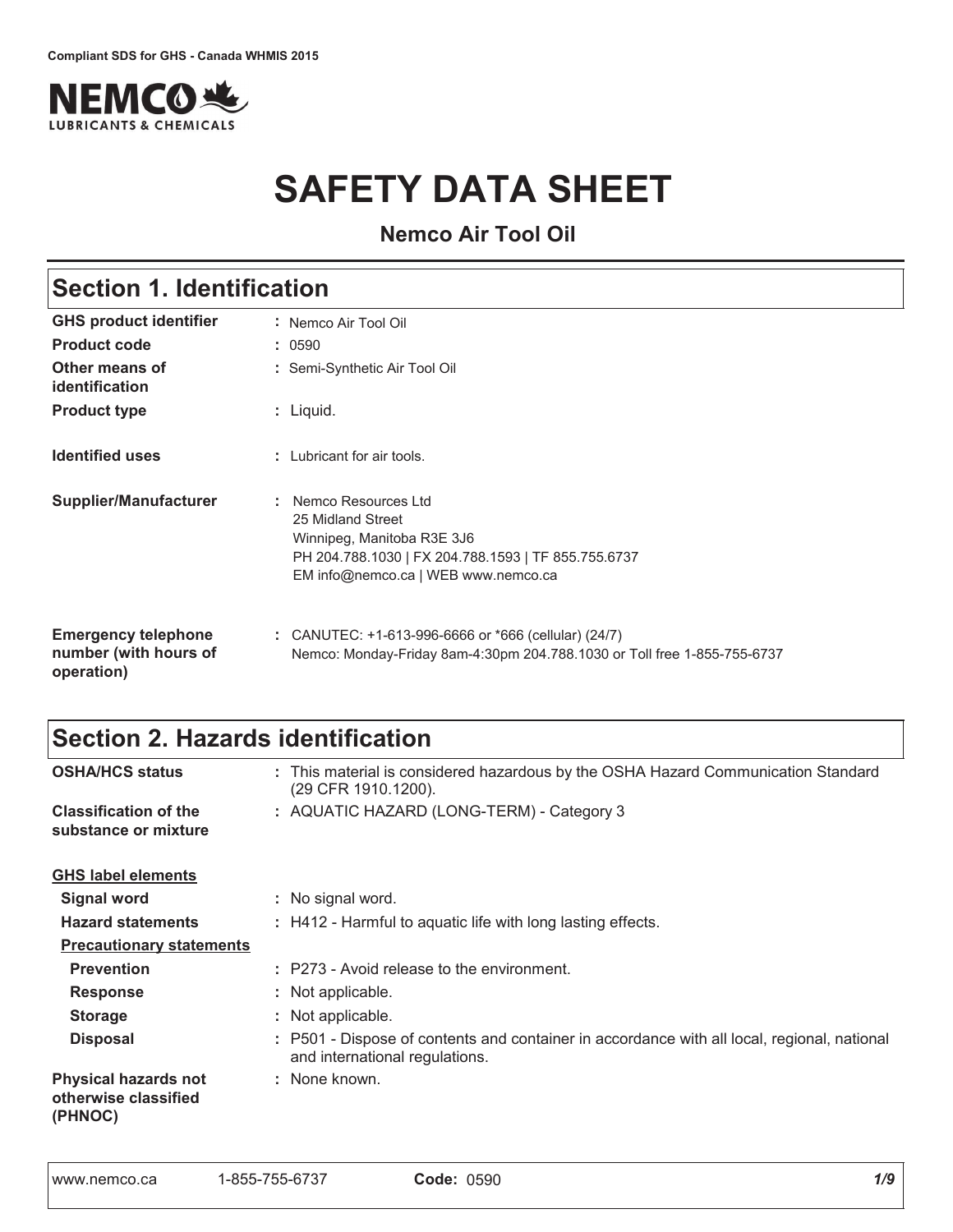

# **Section 2. Hazards identification**

| <b>Health hazards not</b> |  |
|---------------------------|--|
| otherwise classified      |  |
| (HHNOC)                   |  |

: None known.

# Section 3. Composition/information on ingredients

| Substance/mixture | : Mixture                     |
|-------------------|-------------------------------|
| Other means of    | : Semi-Synthetic Air Tool Oil |
| identification    |                               |

#### **CAS number/other identifiers**

| <b>CAS number</b>   | : Not applicable. |
|---------------------|-------------------|
| <b>Product code</b> | . 0590            |

| Ingredient name                                                                   | $\frac{0}{0}$           | <b>CAS number</b>      |
|-----------------------------------------------------------------------------------|-------------------------|------------------------|
| Distillates (petroleum), hydrotreated heavy paraffinic<br>2,6-di-tert-Butylphenol | .≥90<br>$\geq 0.3 - 11$ | 64742-54-7<br>128-39-2 |
| Phenol, dodecyl-, branched                                                        | < 0.025                 | 121158-58-5            |

#### Any concentration shown as a range is to protect confidentiality or is due to batch variation.

There are no additional ingredients present which, within the current knowledge of the supplier and in the concentrations applicable, are classified as hazardous to health or the environment and hence require reporting in this section.

Occupational exposure limits, if available, are listed in Section 8.

## **Section 4. First aid measures**

#### Description of necessary first aid measures

| Eye contact         | : Immediately flush eyes with plenty of water, occasionally lifting the upper and lower<br>eyelids. Check for and remove any contact lenses. Continue to rinse for at least 20<br>minutes. Get medical attention if irritation occurs.                                                                                                                                                                                                                                                                                                                                                       |
|---------------------|----------------------------------------------------------------------------------------------------------------------------------------------------------------------------------------------------------------------------------------------------------------------------------------------------------------------------------------------------------------------------------------------------------------------------------------------------------------------------------------------------------------------------------------------------------------------------------------------|
| <b>Inhalation</b>   | : Remove victim to fresh air and keep at rest in a position comfortable for breathing. If<br>not breathing, if breathing is irregular or if respiratory arrest occurs, provide artificial<br>respiration or oxygen by trained personnel. It may be dangerous to the person providing<br>aid to give mouth-to-mouth resuscitation. Get medical attention if adverse health effects<br>persist or are severe. If unconscious, place in recovery position and get medical<br>attention immediately. Maintain an open airway. Loosen tight clothing such as a collar,<br>tie, belt or waistband. |
| <b>Skin contact</b> | : Flush contaminated skin with plenty of water. Get medical attention if symptoms occur.<br>Wash clothing before reuse. Clean shoes thoroughly before reuse.                                                                                                                                                                                                                                                                                                                                                                                                                                 |
| Ingestion           | : Wash out mouth with water. If material has been swallowed and the exposed person is<br>conscious, give small quantities of water to drink. Get medical attention if symptoms<br>occur.                                                                                                                                                                                                                                                                                                                                                                                                     |

#### Most important symptoms/effects, acute and delayed

| <b>Potential acute health effects</b> |                                                     |
|---------------------------------------|-----------------------------------------------------|
| Eye contact                           | : No known significant effects or critical hazards. |
| <b>Inhalation</b>                     | : No known significant effects or critical hazards. |
| <b>Skin contact</b>                   | : No known significant effects or critical hazards. |
| Ingestion                             | : No known significant effects or critical hazards. |
| Over-exposure signs/symptoms          |                                                     |
| Eye contact                           | : No known significant effects or critical hazards. |
| <b>Inhalation</b>                     | : No known significant effects or critical hazards. |
|                                       |                                                     |

| www.nemco.ca | 1-855-755-6737 | <b>Code: 0590</b> |  |
|--------------|----------------|-------------------|--|
|              |                |                   |  |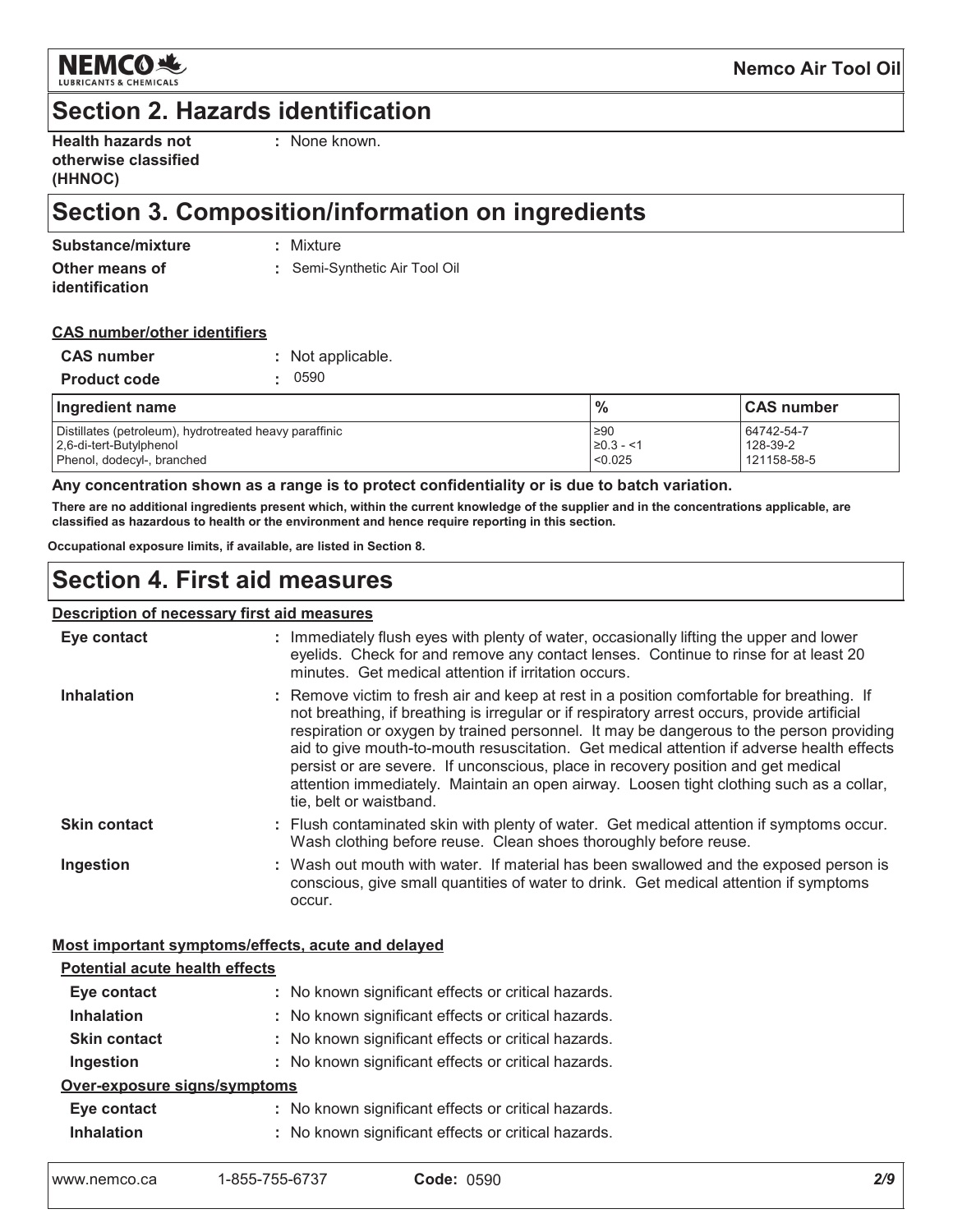

# **Section 4. First aid measures**

| <b>Skin contact</b> | : No known significant effects or critical hazards. |
|---------------------|-----------------------------------------------------|
| Ingestion           | : No known significant effects or critical hazards. |

#### Indication of immediate medical attention and special treatment needed, if necessary

| Notes to physician                | : Treat symptomatically. Contact poison treatment specialist immediately if large<br>quantities have been ingested or inhaled. |
|-----------------------------------|--------------------------------------------------------------------------------------------------------------------------------|
| <b>Specific treatments</b>        | : No specific treatment.                                                                                                       |
| <b>Protection of first-aiders</b> | : No special protection is required.                                                                                           |

See toxicological information (Section 11)

# **Section 5. Fire-fighting measures**

| <b>Extinguishing media</b>                               |                                                                                                                                                                                                               |
|----------------------------------------------------------|---------------------------------------------------------------------------------------------------------------------------------------------------------------------------------------------------------------|
| Suitable extinguishing<br>media                          | : Use an extinguishing agent suitable for the surrounding fire.                                                                                                                                               |
| Unsuitable extinguishing<br>media                        | : None known.                                                                                                                                                                                                 |
| Specific hazards arising<br>from the chemical            | : This material is harmful to aquatic life with long lasting effects. Fire water contaminated<br>with this material must be contained and prevented from being discharged to any<br>waterway, sewer or drain. |
| <b>Hazardous thermal</b><br>decomposition products       | : No specific data.                                                                                                                                                                                           |
| <b>Special protective actions</b><br>for fire-fighters   | : No special measures are required.                                                                                                                                                                           |
| <b>Special protective</b><br>equipment for fire-fighters | : Fire-fighters should wear appropriate protective equipment and self-contained breathing<br>apparatus (SCBA) with a full face-piece operated in positive pressure mode.                                      |

# Section 6. Accidental release measures

#### Personal precautions, protective equipment and emergency procedures

| For non-emergency<br>personnel   | : Put on appropriate personal protective equipment.                                                                                                                                                                                                                                                                             |
|----------------------------------|---------------------------------------------------------------------------------------------------------------------------------------------------------------------------------------------------------------------------------------------------------------------------------------------------------------------------------|
|                                  | For emergency responders : If specialized clothing is required to deal with the spillage, take note of any information in<br>Section 8 on suitable and unsuitable materials. See also the information in "For non-<br>emergency personnel".                                                                                     |
| <b>Environmental precautions</b> | : Avoid dispersal of spilled material and runoff and contact with soil, waterways, drains<br>and sewers. Inform the relevant authorities if the product has caused environmental<br>pollution (sewers, waterways, soil or air). Water polluting material. May be harmful to<br>the environment if released in large quantities. |

### Methods and materials for containment and cleaning up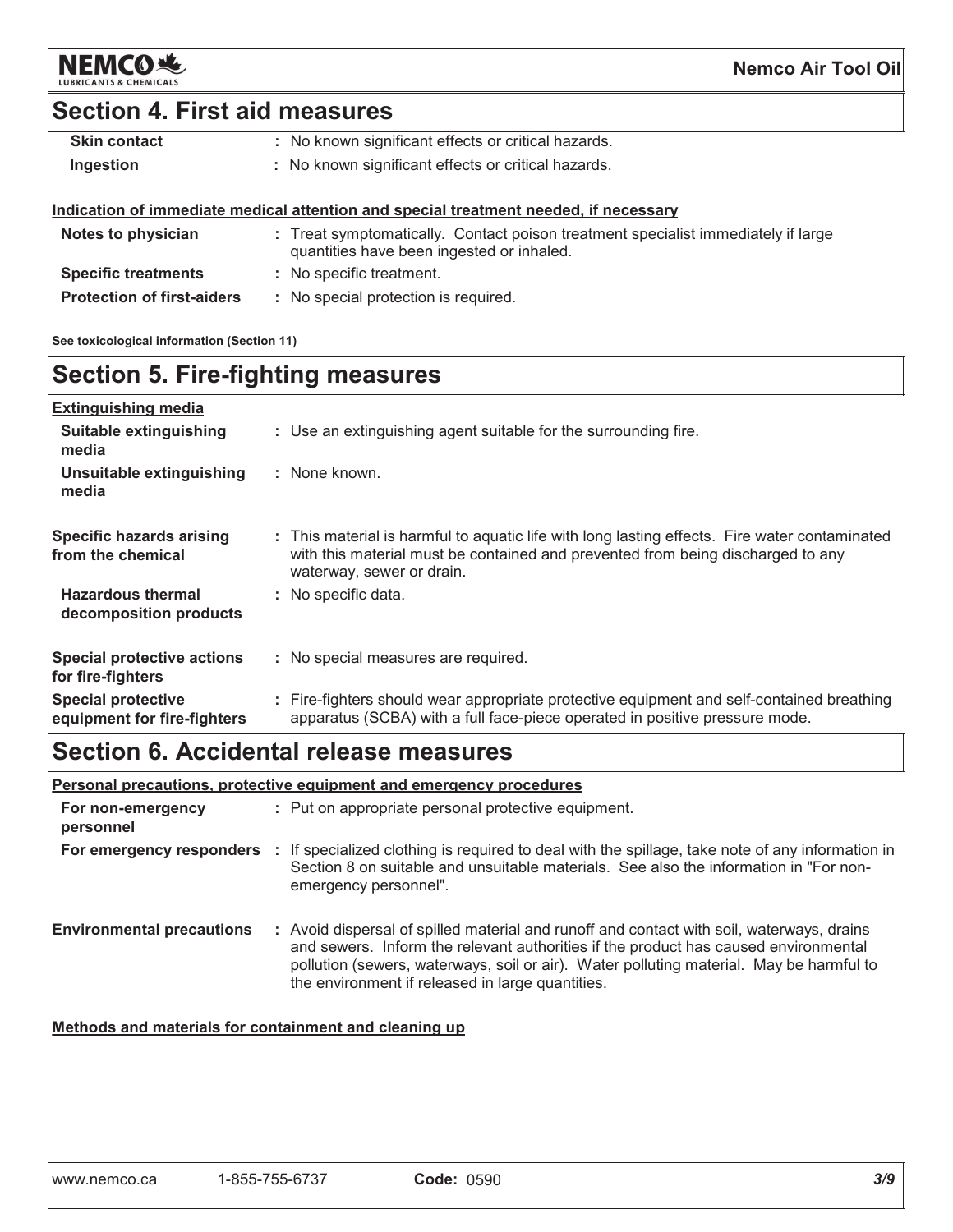

### **Section 6. Accidental release measures**

| ×<br>۰. | ۰. |  |  |
|---------|----|--|--|

: Stop leak if without risk. Move containers from spill area. Approach release from upwind. Prevent entry into sewers, water courses, basements or confined areas. Wash spillages into an effluent treatment plant or proceed as follows. Contain and collect spillage with non-combustible, absorbent material e.g. sand, earth, vermiculite or diatomaceous earth and place in container for disposal according to local regulations (see Section 13). Dispose of via a licensed waste disposal contractor. Contaminated absorbent material may pose the same hazard as the spilled product. Note: see Section 1 for emergency contact information and Section 13 for waste disposal.

## Section 7. Handling and storage

| <b>Precautions for safe handling</b>                               |                                                                                                                                                                                                                                                                                                                                                                                                                                                                                                               |
|--------------------------------------------------------------------|---------------------------------------------------------------------------------------------------------------------------------------------------------------------------------------------------------------------------------------------------------------------------------------------------------------------------------------------------------------------------------------------------------------------------------------------------------------------------------------------------------------|
| <b>Protective measures</b>                                         | : Put on appropriate personal protective equipment (see Section 8). Do not ingest. Avoid<br>contact with eyes, skin and clothing. Avoid breathing vapor or mist. Avoid release to<br>the environment. Keep in the original container or an approved alternative made from a<br>compatible material, kept tightly closed when not in use. Empty containers retain<br>product residue and can be hazardous. Do not reuse container.                                                                             |
| Advice on general<br>occupational hygiene                          | : Eating, drinking and smoking should be prohibited in areas where this material is<br>handled, stored and processed. Workers should wash hands and face before eating,<br>drinking and smoking. See also Section 8 for additional information on hygiene<br>measures. Remove contaminated clothing and protective equipment before entering<br>eating areas.                                                                                                                                                 |
| Conditions for safe storage,<br>including any<br>incompatibilities | : Store in accordance with local regulations. Store in original container protected from<br>direct sunlight in a dry, cool and well-ventilated area, away from incompatible materials<br>(see Section 10) and food and drink. Keep container tightly closed and sealed until<br>ready for use. Containers that have been opened must be carefully resealed and kept<br>upright to prevent leakage. Do not store in unlabeled containers. Use appropriate<br>containment to avoid environmental contamination. |

# Section 8. Exposure controls/personal protection

#### **Control parameters**

| Occupational exposure limits                              |                                     |     | TWA (8 hours)           |  | STEL (15 mins) |                   | <b>Ceiling</b> |     |                   |       |                   |
|-----------------------------------------------------------|-------------------------------------|-----|-------------------------|--|----------------|-------------------|----------------|-----|-------------------|-------|-------------------|
| Ingredient                                                | List name                           | ppm | mg/m <sup>3</sup> Other |  | $1$ ppm        | mq/m <sup>3</sup> | <b>Other</b>   | ppm | mq/m <sup>3</sup> | Other | <b>Notations</b>  |
| Distillates (petroleum), hydrotreated<br>heavy paraffinic | <b>US ACGIH 3/2015</b>              |     | .5                      |  |                |                   |                |     |                   |       | [a]               |
|                                                           | AB 4/2009<br>ON 7/2015<br>QC 1/2014 |     |                         |  |                | 10<br>10<br>10    |                |     |                   |       | [b]<br>[b]<br>[b] |

Form: [a]Inhalable fraction [b]Mist

| Appropriate engineering<br>controls       | : Good general ventilation should be sufficient to control worker exposure to airborne<br>contaminants.                                                          |
|-------------------------------------------|------------------------------------------------------------------------------------------------------------------------------------------------------------------|
| <b>Environmental exposure</b><br>controls | : Emissions from ventilation or work process equipment should be checked to ensure<br>they comply with the requirements of environmental protection legislation. |
| Individual protection measures            |                                                                                                                                                                  |

: Wash hands, forearms and face thoroughly after handling chemical products, before **Hygiene measures** eating, smoking and using the lavatory and at the end of the working period. Ensure that eyewash stations and safety showers are close to the workstation location.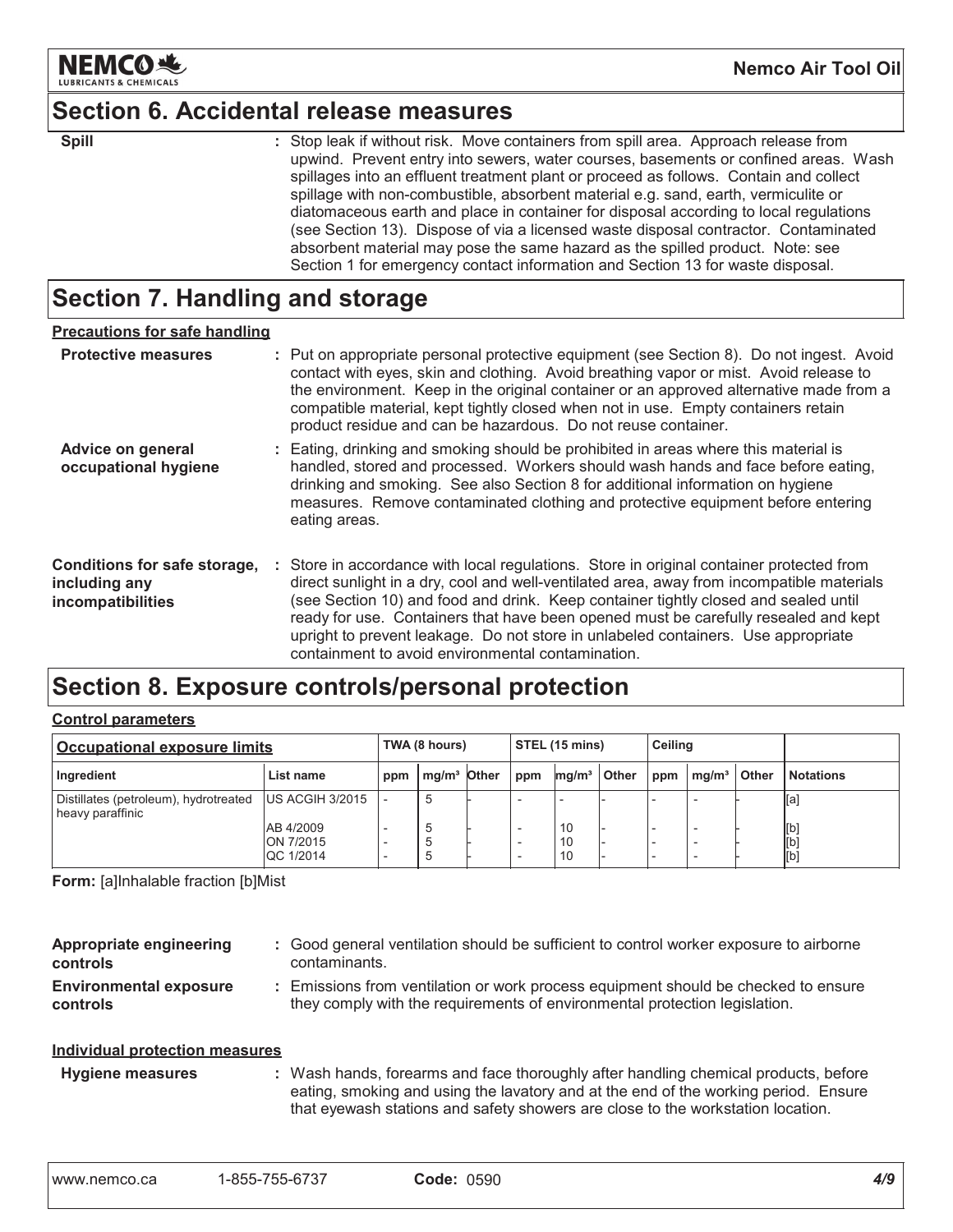

# Section 8. Exposure controls/personal protection

| <b>Eye/face protection</b>    | : Safety eyewear complying with an approved standard should be used when a risk<br>assessment indicates this is necessary to avoid exposure to liquid splashes, mists,<br>gases or dusts.                                                                                                                                                                                                                                                                                                                                                                                                                              |
|-------------------------------|------------------------------------------------------------------------------------------------------------------------------------------------------------------------------------------------------------------------------------------------------------------------------------------------------------------------------------------------------------------------------------------------------------------------------------------------------------------------------------------------------------------------------------------------------------------------------------------------------------------------|
| <b>Skin protection</b>        |                                                                                                                                                                                                                                                                                                                                                                                                                                                                                                                                                                                                                        |
| <b>Hand protection</b>        | : Chemical-resistant, impervious gloves complying with an approved standard should be<br>worn at all times when handling chemical products if a risk assessment indicates this is<br>necessary. Considering the parameters specified by the glove manufacturer, check<br>during use that the gloves are still retaining their protective properties. It should be<br>noted that the time to breakthrough for any glove material may be different for different<br>glove manufacturers. In the case of mixtures, consisting of several substances, the<br>protection time of the gloves cannot be accurately estimated. |
| <b>Body protection</b>        | : Personal protective equipment for the body should be selected based on the task being<br>performed and the risks involved and should be approved by a specialist before<br>handling this product.                                                                                                                                                                                                                                                                                                                                                                                                                    |
| Other skin protection         | : Appropriate footwear and any additional skin protection measures should be selected<br>based on the task being performed and the risks involved and should be approved by a<br>specialist before handling this product.                                                                                                                                                                                                                                                                                                                                                                                              |
| <b>Respiratory protection</b> | : Not required under normal conditions of use.                                                                                                                                                                                                                                                                                                                                                                                                                                                                                                                                                                         |

# Section 9. Physical and chemical properties

| <b>Appearance</b>                                 |   |                                                                                                                     |
|---------------------------------------------------|---|---------------------------------------------------------------------------------------------------------------------|
| <b>Physical state</b>                             | t | Liquid. [Viscous.]                                                                                                  |
| Color                                             |   | Amber.                                                                                                              |
| Odor                                              |   | Mild petroleum.                                                                                                     |
| <b>Odor threshold</b>                             |   | Not available.                                                                                                      |
| рH                                                |   | Not available.                                                                                                      |
| <b>Freezing point</b>                             |   | Not available.                                                                                                      |
| <b>Boiling point</b>                              |   | Not available.                                                                                                      |
| <b>Flash point</b>                                |   | $:$ Not available.                                                                                                  |
| <b>Evaporation rate</b>                           |   | Not available.                                                                                                      |
| Flammability (solid, gas)                         |   | Not available.                                                                                                      |
| Lower and upper explosive<br>(flammable) limits   |   | : Not available.                                                                                                    |
| <b>Vapor pressure</b>                             |   | Not available.                                                                                                      |
| <b>Vapor density</b>                              |   | Not available.                                                                                                      |
| <b>Relative density</b>                           |   | $: 0.85$ to 0.88                                                                                                    |
| Solubility in water                               |   | Negligible.                                                                                                         |
| <b>Partition coefficient: n-</b><br>octanol/water |   | Not available.                                                                                                      |
| <b>Auto-ignition temperature</b>                  |   | $:$ Not available.                                                                                                  |
| <b>Decomposition temperature</b>                  |   | : Not available.                                                                                                    |
| <b>Viscosity</b>                                  | t | Kinematic: $0.048 \text{ cm}^2/\text{s}$ (4.8 cSt) (100°C)<br>Kinematic: 0.244 cm <sup>2</sup> /s (24.4 cSt) (40°C) |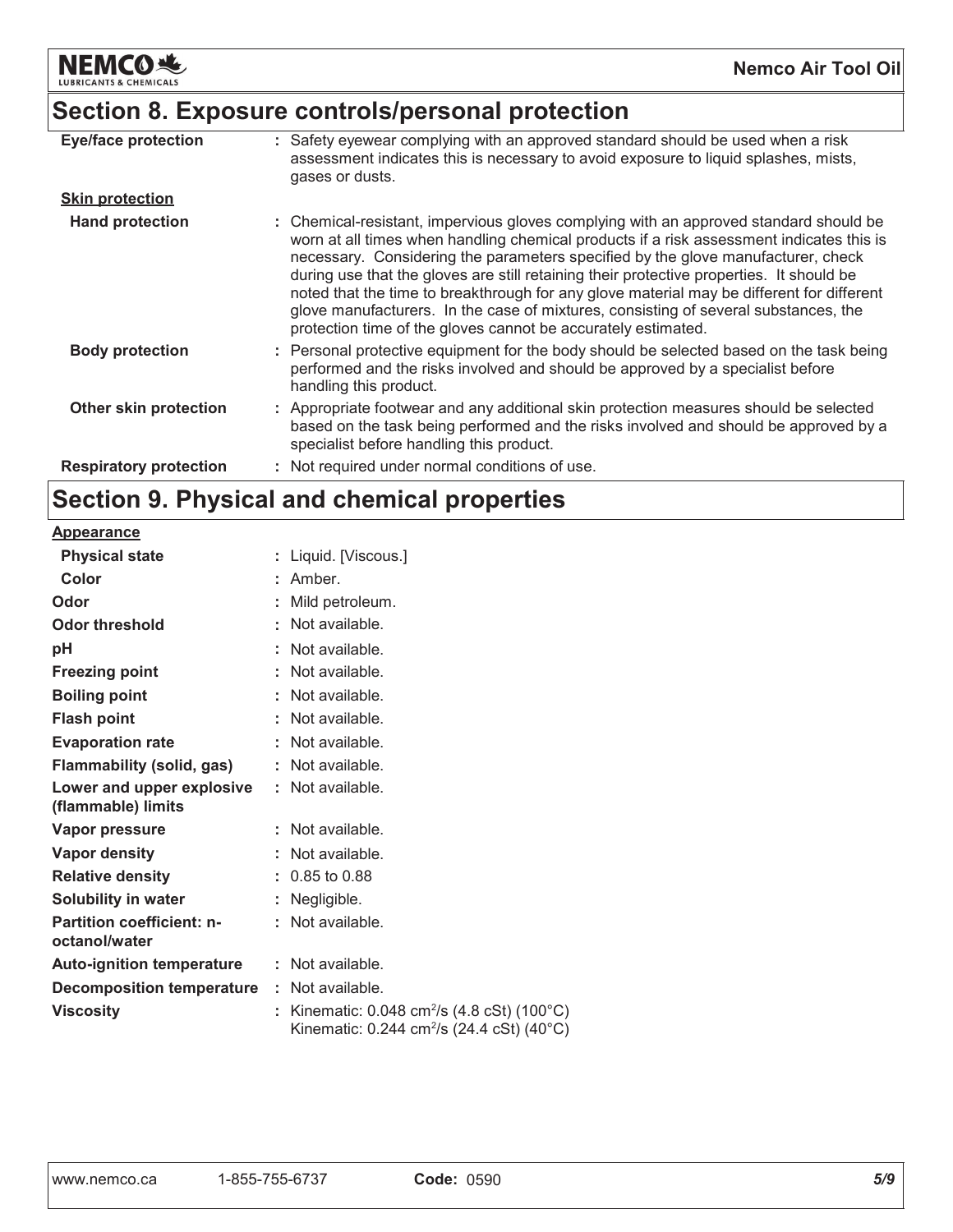

# Section 10. Stability and reactivity

| <b>Hazardous decomposition</b><br>products   | : Under normal conditions of storage and use, hazardous decomposition products should<br>not be produced. |
|----------------------------------------------|-----------------------------------------------------------------------------------------------------------|
| Incompatible materials                       | : Reactive or incompatible with the following materials: oxidizing materials.                             |
| <b>Conditions to avoid</b>                   | : No specific data.                                                                                       |
| <b>Possibility of hazardous</b><br>reactions | : Under normal conditions of storage and use, hazardous reactions will not occur.                         |
| <b>Chemical stability</b>                    | : The product is stable.                                                                                  |
| <b>Reactivity</b>                            | : No specific test data related to reactivity available for this product or its ingredients.              |

# **Section 11. Toxicological information**

#### Information on toxicological effects

#### **Acute toxicity**

| <b>Product/ingredient name</b> | l Result                 | <b>Species</b> | <b>Dose</b>             | <b>Exposure</b> |
|--------------------------------|--------------------------|----------------|-------------------------|-----------------|
| 2.6-di-tert-Butylphenol        | LD50 Dermal<br>LD50 Oral | Rabbit<br>Rat  | >10 g/kg<br>>5000 mg/kg |                 |

#### **Irritation/Corrosion**

| <b>Product/ingredient name</b> | <b>Result</b>            | <b>Species</b> | <b>Score</b> | <b>Exposure</b> | <b>Observation</b> |
|--------------------------------|--------------------------|----------------|--------------|-----------------|--------------------|
| 2.6-di-tert-Butylphenol        | Skin - Moderate irritant | l Rat          |              | $0.5$ mL        |                    |

### **Sensitization**

There is no data available.

#### **Mutagenicity**

There is no data available.

#### Carcinogenicity

There is no data available.

#### **Reproductive toxicity**

There is no data available.

#### **Teratogenicity**

There is no data available.

#### Specific target organ toxicity (single exposure)

There is no data available.

### Specific target organ toxicity (repeated exposure)

#### There is no data available.

#### **Name Result ASPIRATION HAZARD - Category 1** Distillates (petroleum), hydrotreated heavy paraffinic

#### Information on the likely : Dermal contact. Eye contact. Inhalation. Ingestion.

routes of exposure

**Aspiration hazard** 

**Potential acute health effects**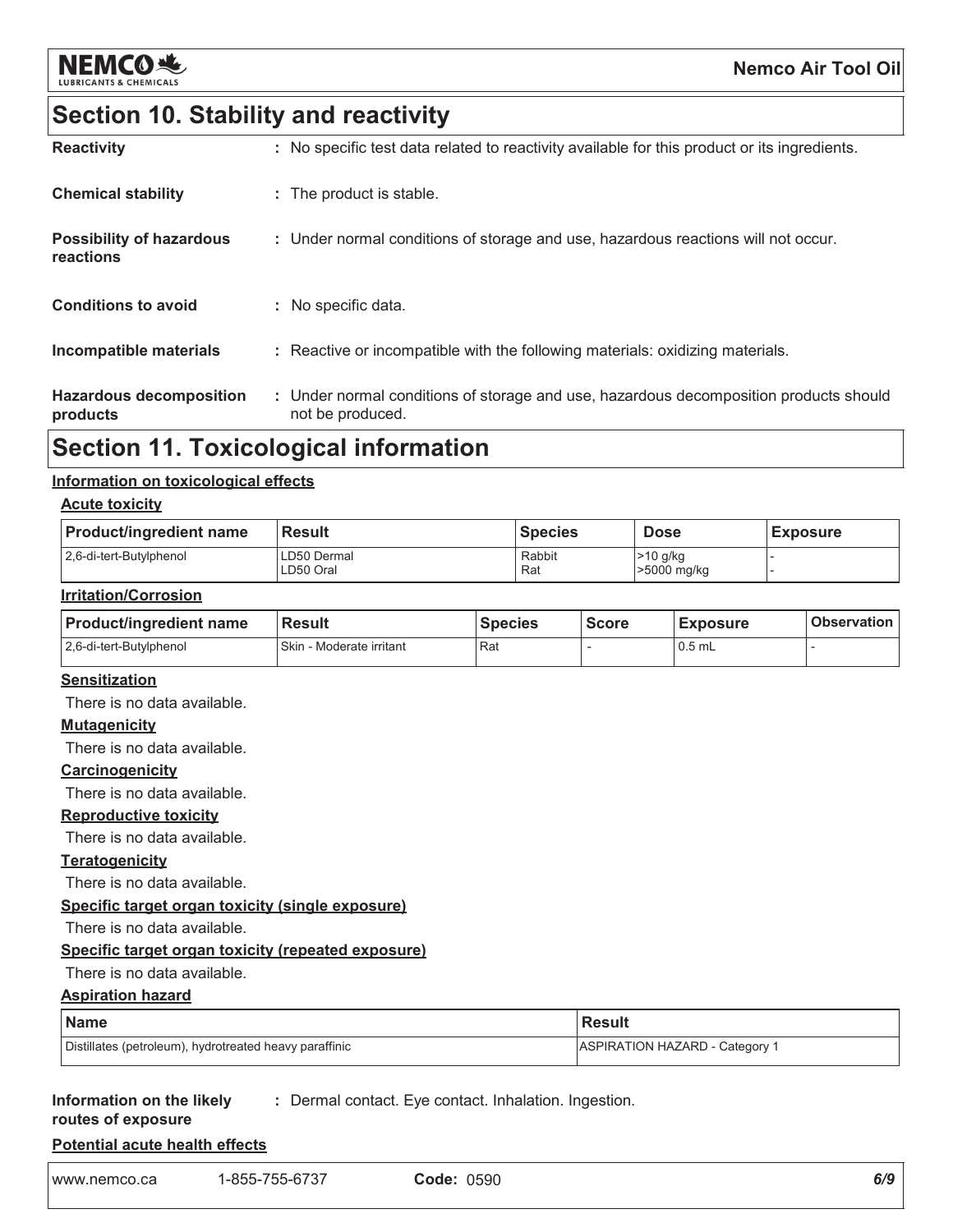

# **Section 11. Toxicological information**

| Eye contact                             |    | : No known significant effects or critical hazards.                                      |
|-----------------------------------------|----|------------------------------------------------------------------------------------------|
| <b>Inhalation</b>                       |    | : No known significant effects or critical hazards.                                      |
| <b>Skin contact</b>                     | t. | No known significant effects or critical hazards.                                        |
| Ingestion                               |    | : No known significant effects or critical hazards.                                      |
|                                         |    |                                                                                          |
|                                         |    | Symptoms related to the physical, chemical and toxicological characteristics             |
| Eye contact                             |    | : No known significant effects or critical hazards.                                      |
| <b>Inhalation</b>                       |    | : No known significant effects or critical hazards.                                      |
| <b>Skin contact</b>                     |    | : No known significant effects or critical hazards.                                      |
| Ingestion                               |    | : No known significant effects or critical hazards.                                      |
|                                         |    |                                                                                          |
|                                         |    | Delayed and immediate effects and also chronic effects from short and long term exposure |
| <b>Short term exposure</b>              |    |                                                                                          |
| <b>Potential immediate</b><br>effects   |    | : No known significant effects or critical hazards.                                      |
| <b>Potential delayed effects</b>        |    | : No known significant effects or critical hazards.                                      |
| Long term exposure                      |    |                                                                                          |
| <b>Potential immediate</b><br>effects   |    | : No known significant effects or critical hazards.                                      |
| <b>Potential delayed effects</b>        |    | : No known significant effects or critical hazards.                                      |
| <b>Potential chronic health effects</b> |    |                                                                                          |
| <b>General</b>                          |    | : No known significant effects or critical hazards.                                      |
| Carcinogenicity                         |    | : No known significant effects or critical hazards.                                      |
| <b>Mutagenicity</b>                     |    | No known significant effects or critical hazards.                                        |
| <b>Teratogenicity</b>                   |    | : No known significant effects or critical hazards.                                      |
| <b>Developmental effects</b>            |    | : No known significant effects or critical hazards.                                      |
| <b>Fertility effects</b>                |    | : No known significant effects or critical hazards.                                      |
|                                         |    |                                                                                          |

### **Numerical measures of toxicity**

**Acute toxicity estimates** 

There is no data available.

# **Section 12. Ecological information**

#### **Toxicity**

There is no data available.

#### **Persistence and degradability**

There is no data available.

#### **Bioaccumulative potential**

| <b>Product/ingredient name</b>                        | $LogP_{ow}$ | <b>BCF</b> | <b>Potential</b> |  |  |  |  |
|-------------------------------------------------------|-------------|------------|------------------|--|--|--|--|
| 2,6-di-tert-Butylphenol<br>Phenol, dodecyl-, branched | 4.5<br>6.1  | 1601       | high<br>high     |  |  |  |  |
| あまっし けいしょうしょう こうし                                     |             |            |                  |  |  |  |  |

#### **Mobility in soil**

| 1-855-755-6737<br><b>Code: 0590</b> |
|-------------------------------------|
|                                     |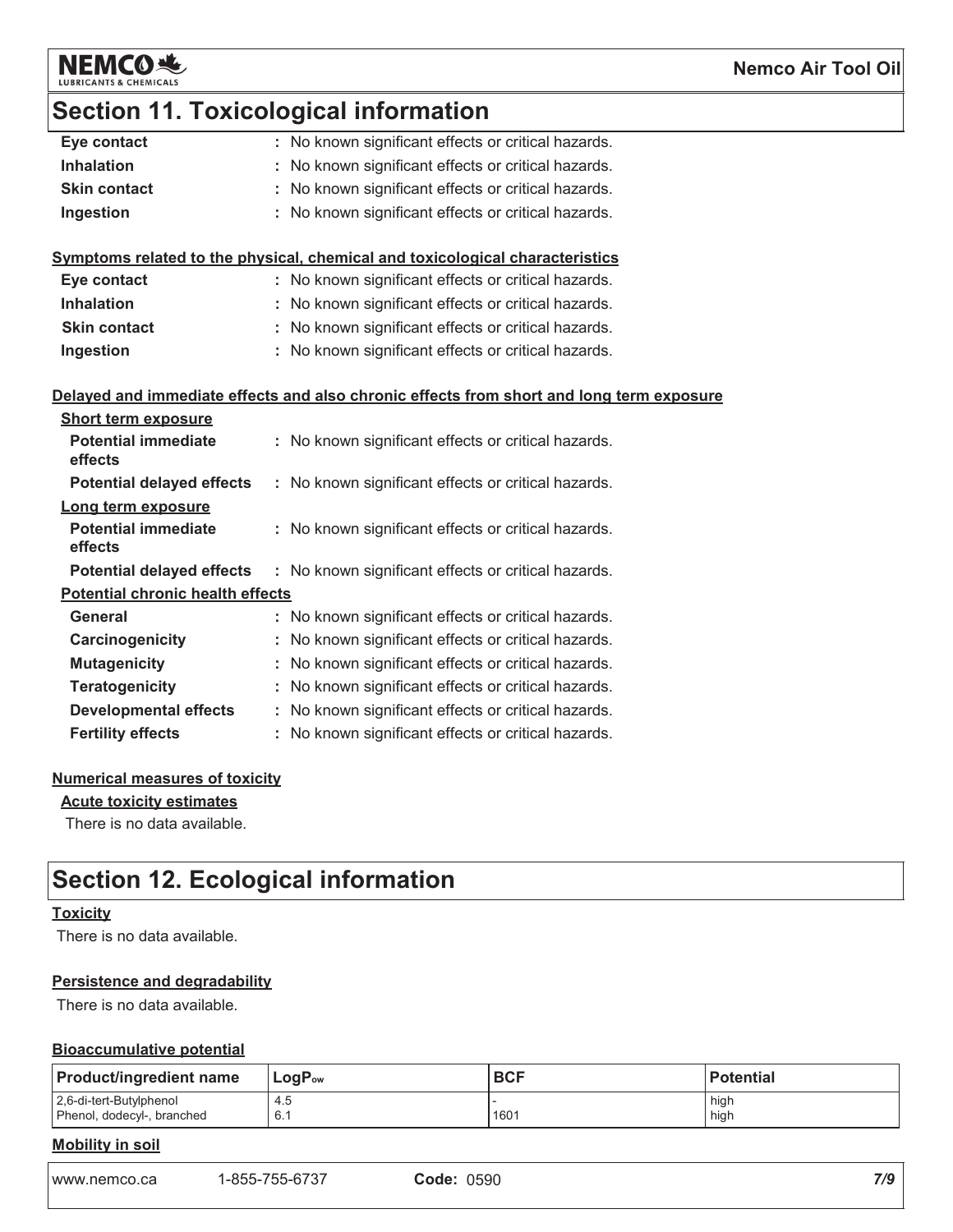

# **Section 12. Ecological information**

| Soil/water partition |  |
|----------------------|--|
| coefficient (Koc)    |  |

: There is no data available.

#### Other adverse effects : No known significant effects or critical hazards.

## **Section 13. Disposal considerations**

**Disposal methods** : The generation of waste should be avoided or minimized wherever possible. Disposal of this product, solutions and any by-products should comply with the requirements of environmental protection and waste disposal legislation and any regional local authority requirements. Dispose of surplus and non-recyclable products via a licensed waste disposal contractor. Waste should not be disposed of untreated to the sewer unless fully compliant with the requirements of all authorities with jurisdiction. Waste packaging should be recycled. Incineration or landfill should only be considered when recycling is not feasible. This material and its container must be disposed of in a safe way. Care should be taken when handling empty containers that have not been cleaned or rinsed out. Empty containers or liners may retain some product residues. Avoid dispersal of spilled material and runoff and contact with soil, waterways, drains and sewers.

### **Section 14. Transport information**

|                                      | <b>TDG</b>               | <b>IMDG</b>       | <b>IATA</b>    |
|--------------------------------------|--------------------------|-------------------|----------------|
| <b>UN number</b>                     | Not regulated.           | Not regulated.    | Not regulated. |
| <b>UN proper</b><br>shipping name    | $\overline{\phantom{a}}$ | $\qquad \qquad -$ |                |
| <b>Transport</b><br>hazard class(es) | $\overline{\phantom{a}}$ | ۰                 |                |
| <b>Packing group</b>                 | $\overline{\phantom{a}}$ | -                 |                |
| <b>Environmental</b><br>hazards      | No.                      | No.               | No.            |
| <b>Additional</b><br>information     |                          |                   |                |

**AERG** : Not applicable

Special precautions for user : Transport within user's premises: always transport in closed containers that are upright and secure. Ensure that persons transporting the product know what to do in the event of an accident or spillage.